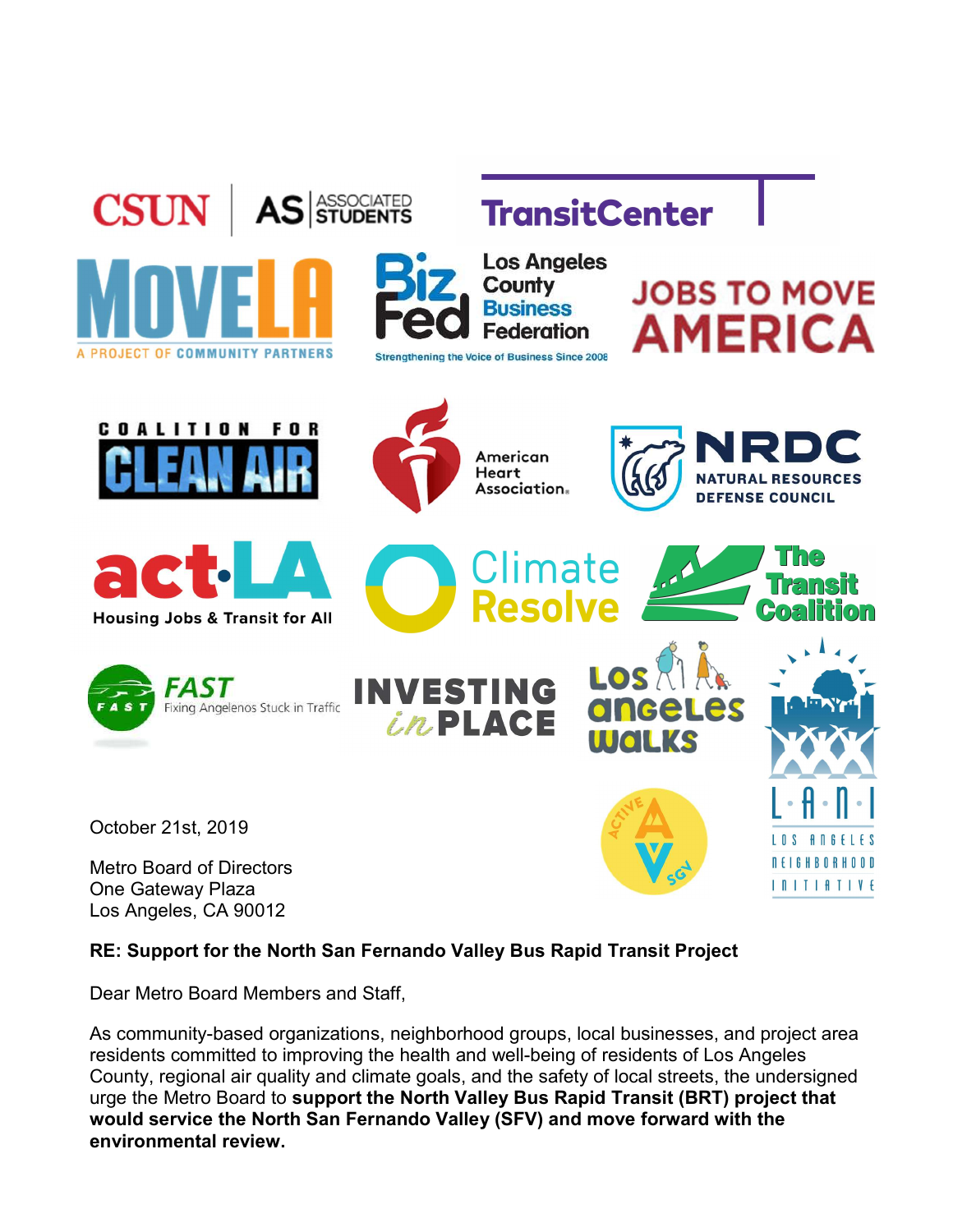This east-west transit service adds a high-capacity option to enable people to spend less time traveling between key work centers including California State University Northridge (CSUN), Panorama City, North Hollywood, and the Northridge Fashion Center. In addition, it creates transfer options to other key transit lines including the Orange Line, Metrolink, and the planned Van Nuys Boulevard Light Rail line. This will result in more than 27,000 estimated daily boardings by directly serving students, faculty and staff at one of the largest universities in the state—boardings that are likely to increase as travelers see how quickly the bus can travel across the Valley.

This is why voters in Los Angeles County approved Measure M in 2016, with significant support from Valley residents, businesses, and advocacy organizations. The North San Fernando Valley BRT project represents a \$180 million investment in the San Fernando Valley and would serve many communities that lack robust public transportation. This is an important equity issue: Low-income residents, people of color and students will all benefit from faster transit service that both reduces traffic congestion and the time spent getting to destinations. More than 22% of Metro buses are slowing down because of traffic—an analysis by Aaron Mendelson of KPCC<sup>1</sup> found that more than 22% of buses now run late, whereas buses that run on a dedicated lane, like the Orange Line, are late only 5.4% of the time. On-time performance matters to bus riders, and dedicated lanes for BRT would significantly improve reliability of service.

A Transportation Research Board (TRB) study of BRT systems in the U.S. finds that bus lanes on arterial streets typically save 1-2 minutes/mile and notes "the time savings are greatest where the bus routes previously experienced major congestion. Pittsburgh, for example, has reported travel time savings up to 5 minutes/mile during peak hours."<sup>2</sup> The time savings increases the reliability of service, which makes planning easier for both the agency and the riders who rely on the service. In addition, according to a Federal Transit Administration presentation on BRT<sup>3</sup>, "vehicle, station, ITS, and fare collection design options can greatly improve the accessibility of a BRT system to mobility-impaired and other riders."

Clearly BRT provides a compelling alternative to single-occupancy vehicles by providing direct connections to major transit and job centers. The TRB report also found, "[The] development benefits with full-featured BRT are similar to those experienced along rail transit lines," including the investment of hundreds of millions of dollars around major stations. For example, the report finds, "property values near Brisbane's South East Busway grew 20%, which is largely attributed to the busway construction."<sup>4</sup>

In addition, BRT lines cost less and take less time to construct than light rail lines and can cost the same or less to operate per passenger. For instance, Metro's Orange Line, which runs in a dedicated lane, cost about \$23 million/mile (in 2003 dollars) versus \$337 million/mile for the Red Line subway (which is heavy rail and underground). BRT lines also allow for more capacity during peak service as it is easy to add more buses to the line to accommodate more riders.

<sup>1</sup> https://www.scpr.org/news/2016/05/12/60250/data-metro-s-buses-and-trains-having-trouble-stick/

<sup>&</sup>lt;sup>2</sup> TCRP Report 90, Page 6: https://nacto.org/docs/usdg/tcrp\_rpt\_90\_case\_studies\_volume\_1\_levinson.pdf

<sup>&</sup>lt;sup>3</sup> Federal Transportation Administration BRT Brochure: https://www.transit.dot.gov/sites/fta.dot.gov/files/BRTBrochure.pdf 4 IBID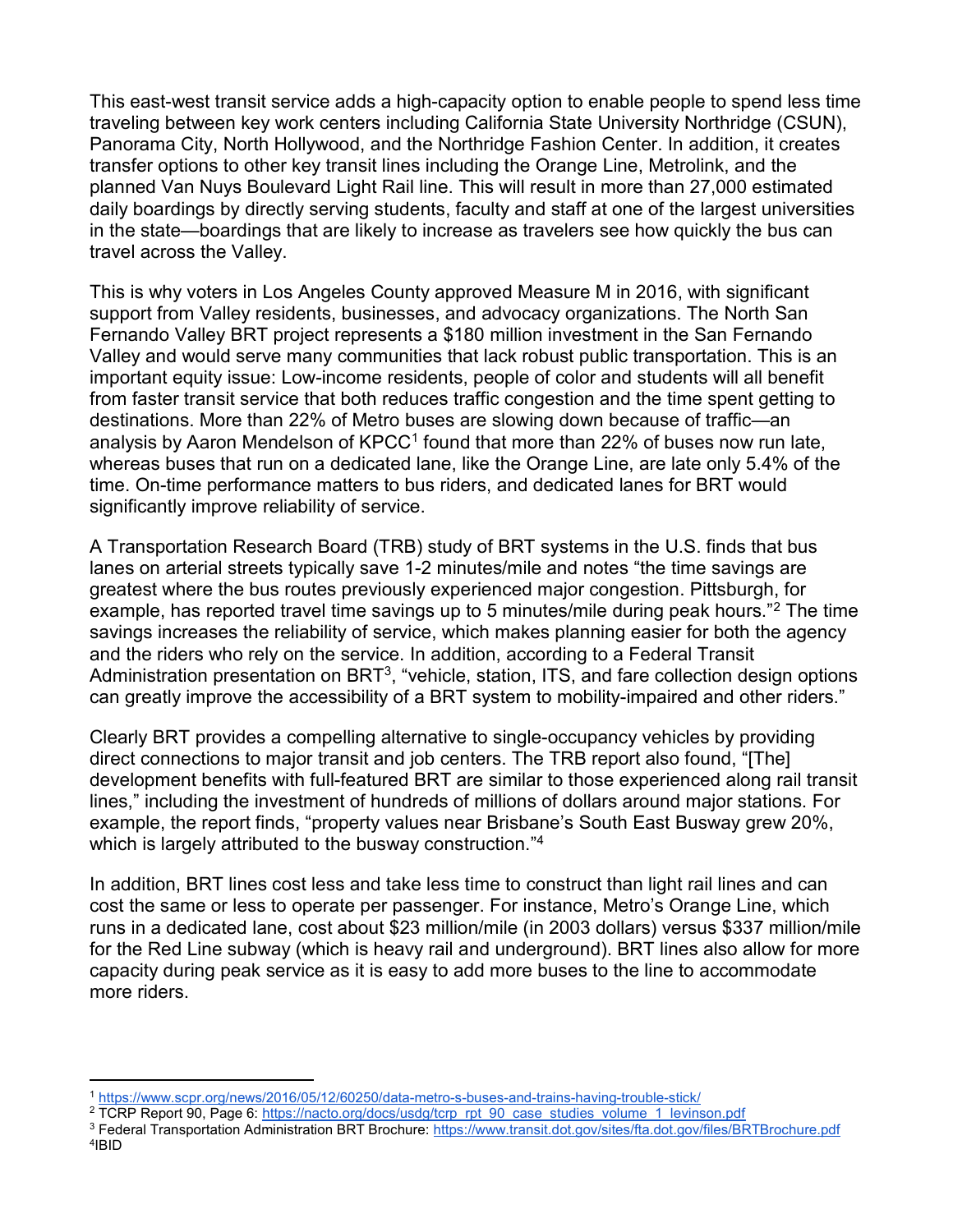Finally, BRT can convince people to switch from driving and greatly increase corridor ridership. Ridership gains of 20% to 96% in BRT corridors have been noted in practice. Boston's Silver Line Phase I experienced a 96% increase in weekday corridor ridership, with a quarter of new riders previously using other modes, and one third of riders on Pittsburgh's West Busway used an automobile previously.<sup>5</sup>

The California Air Resources Board has stated that Californians must reduce singleoccupancy vehicle travel by 1.6 miles per person per day to reach our ambitious climate change targets. California's transportation sector is the largest generator of greenhouse gas emissions (50% including refinery emissions $6$ ), and there is strong evidence that climate change is resulting in longer, hotter, drier summers that are increasing the frequency of large wildfires and the length of fire seasons. These environmental impacts are already being felt in the San Fernando Valley.

BRT in the North San Fernando Valley can provide viable alternatives to vehicle travel along high-frequency routes to major job centers and would support our state, city, and regional efforts to reduce criteria pollutants and greenhouse gas emissions. For all the reasons cited above, we the undersigned support Metro's effort to bring the best possible service to the North San Fernando Valley and we ask that the Board of Directors move forward immediately with environmental review of the North San Fernando Valley BRT line.

Undersigned:

Denny Zane Executive Director Move LA

Diana Vicente President & CEO California State University, Northridge Associated Students

Tracy Hernandez CEO BizFed

Hilary Norton Executive Director Fixing Angelenos Stuck in Traffic (FAST)

David Bragdon Executive Director Transit Center

<sup>5</sup> IBID

<sup>&</sup>lt;sup>6</sup> California Air Resources Board, GHG Current California Emission Inventory Data: <u>https://ww2.arb.ca.gov/ghg-inventory-</u> data